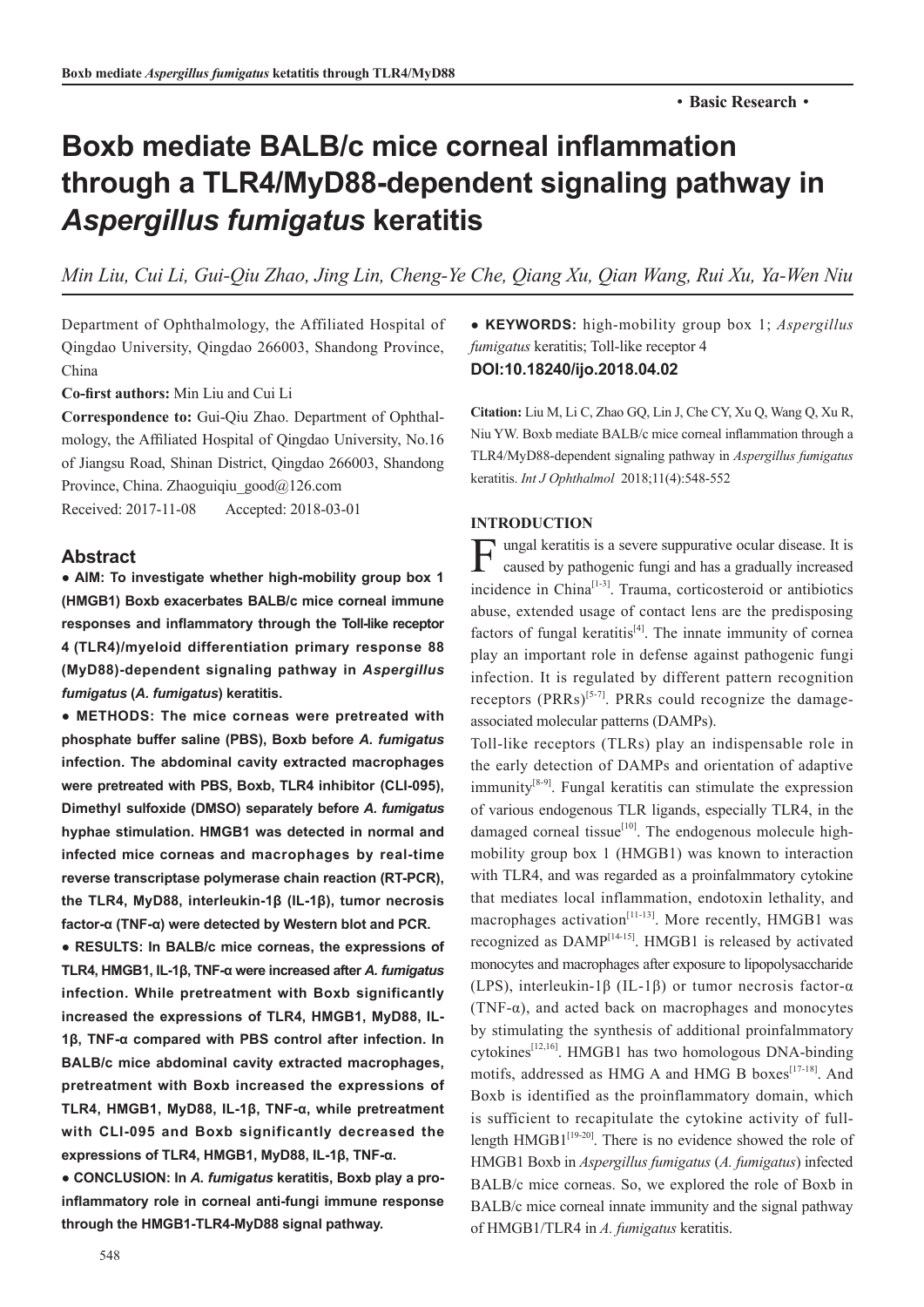### **Int J Ophthalmol, Vol. 11, No. 4, Apr.18, 2018 www.ijo.cn Tel:8629-82245172 8629-82210956 Email:ijopress@163.com**

### **MATERIALS AND METHODS**

**Corneal Infection** BALB/c mice (8-week-old female) were purchased from the Changzhou Cavens Laboratory Animal Ltd. The left eyes were selected as experimental eyes. Mice were anesthetized by 8% chloral hydrate and magnified 40× using the stereoscopic microscope, and made a diameter 2 mm scratch on the left eyes central corneal epithelium. Covered the corneal surface by *A. fumigatus* (No.3.0772, China General Microbiological Culture Collection Center), and contact lens were placed. Eyelids were sewed up. Mice corneas were harvested at 1d after infection. The use of animals in Ophthalmic and Vision Research conformed to the ARVO Statement.

**Boxb Treatment** Boxb (0.5 μg/5 μL) or control phosphate buffer saline (PBS; 0.5 μg/5 μL) were given subconjunctivally the day before infection.

**Macrophages Extraction** Thioglycollate powde (3 g) was suspended in  $100 \text{ mL dH}_2$ O, stired on heating plate to boiling for 1min. Stored at 4℃. Intraperitoneal (i.p.) injected 1 mL thioglycollate medium and 7d after injection, mice were sacrificed by cervical dislocation. The abdominal was swabbed by 75% alcohol and cut at the middle line through the skin. Slowly injected 6 mL harvest solution with syringe into mice abdominal cavity. Gently massaged the abdomen. Drew out as much of the harvest solution as possible.

**Cells Culture and Stimulation** Macrophages cells were seeded in Dulbecco's modified eagle medium (DMEM) and 10% fetal bovine serum (FBS) growth medium. Cells suspensions  $(1 \times 10^6$ /mL) were seeded in 12-well and 6-well culture plates, then cultured at 37℃ in a humidified atmosphere containing  $5\%$  CO<sub>2</sub>. Macrophages were pretreated with Boxb (1 μg/mL) or control PBS (1 μg/mL), CLI-095 (InvivoGen) (1 μg/mL) or control DMSO (1 μg/mL) for 2h before infection, then stimulated by *A. fumigatus.* for 12h and 24h.

**Real-time Reverse Transcriptase Polymerase Chain Reaction** Total RNA was isolated from corneas and cells by using RNAiso plus reagent (TaKaRa, Dalian, Liaoning Province, China) and quantified by spectrophotometry rapidly. Use total RNA of 2 μg to produce the complementary DNA by reverse transcription and SYBR Green was used for the quantitative polymerase chain reaction (PCR) reactions. The real-time reverse transcriptase PCR (RT-PCR) primer pair sequences are shown in Table 1. The housekeeping gene β-actin was used as an internal control. Used the  $2<sup>ΔΔCt</sup>$  method to quantified.

**Western Blotting** Corneas and macrophages were used to detect the expressions of TLR4, HMGB1, TNF-α and IL-1β protein levels. Harvest the corneas 1d after infection with Boxb or PBS pretreatment. Harvest the macrophages 24h after infection with PBS, Boxb and CLI-095 pretreatment. Corneas and macrophages were lysed in RIPA (Solarbio) lysis buffer

**Table 1 Nucleotide sequences of mouse primers for real-time RT-PCR**

| Gene $(5^{\circ} - 3^{\circ})$ | GenBank No. | Primer sequence             |
|--------------------------------|-------------|-----------------------------|
| β-actin                        | M 007393.3  | F: GATTACTGCTCTGGCTCCTAG C  |
|                                |             | R: GACTCATCGTACTCCTGCTTGC   |
| $TNF-\alpha$                   | M 013693.2  | F: ACCCTCACACTCAGATCATCTT   |
|                                |             | R GGTTGTCTTTGAGATCCATGC     |
| TLR4                           | NM 021297.3 | E: CCTGACACCAGGAAGCTTGAA    |
|                                |             | R: TCTGATCCATGCATTGGTAGGT   |
| IL-1 $\beta$                   | NM 008361.3 | E: CGCAGCAGCACATCAACAAGAGC  |
|                                |             | R: TGTCCTCATCCTGGAAGGTCCACG |
| HMGB1                          | NM-000071.6 | F: GGCGAGCATCCTGGCTTATC     |
|                                |             | R: GGCTGCTTGTCATCTGCTG      |

contain phenylmethylsulfonyl fluoride (PMSF; 100:1). Total protein was separated on 12% acrylamide SDS-PAGE and transferred onto PVDF membrane (Solarbio). Then blocked the membranes at 37℃ for 2h, and incubated with antibody to mouse anti-TLR4, anti-myeloid differentiation primary response 88 (MyD88), anti-TNF-α (Proteintech, Wuhan, China), anti-IL-1β (CST, MA, USA) and β-actin (Bioss, Beijing, China) at 4℃. Then incubated with secondary antibodies at 37℃ for 1h. The blots were detected with chemiluminescence (ECL; Thermo Fisher Scientific, Waltham, MA, USA).

**Statistical Analysis** The data was expressed as the mean± standard deviation (SD) of at least three independent experiments. Data analysis of cells stimulation was performed by One-way ANOVA test using Graphpad Prism 5.0 software. To analysis the difference of clinical score between two groups, the Mann-Whitney *U* test were tested. Values were considered to be significant at *P*<0.05.

#### **RESULTS**

**Boxb Exacerbated Corneal Inflammation in** *A. fumigatus* **Keratitis** In order to observe the function of Boxb in *A. fumigatus* keratitis, BALB/c mice models were used to induce *A. fumigatus* keratitis. The corneas stay normal transparent status after 1d Boxb (0.5 μg/5 μL) or control PBS (0.5 μg/5 μL) were given subconjunctivally into the left eyes of BALB/c mice. But 1d after *A. fumigatus* infection, significant corneal edema and an irregular whitish mass could be seen (Figure 1B, 1C). And the Boxb group were more severe than the PBS group, as the corneal clinical score indicated in Figure 1A.

**Boxb Up-regulated TLR4, HMGB1, IL-1β, TNF-α Expressions** To investigate the function of Boxb in mice corneas after *A. fumigatus* induced corneal infection, we tested the expressions of TLR4, HMGB1, TNF-α, IL-1β. The realtime RT-PCR results showed that the relative mRNA levels of TLR4, HMGB1, TNF- $\alpha$ , IL-1 $\beta$  were significantly higher in Boxb pretreated mouse corneas than control PBS group at 1d after infection (*P*<0.05, *P*<0.05, *P*<0.01, *P*<0.05, respectively; Figure 2A-2D). To confirm these data, TLR4, IL-1β and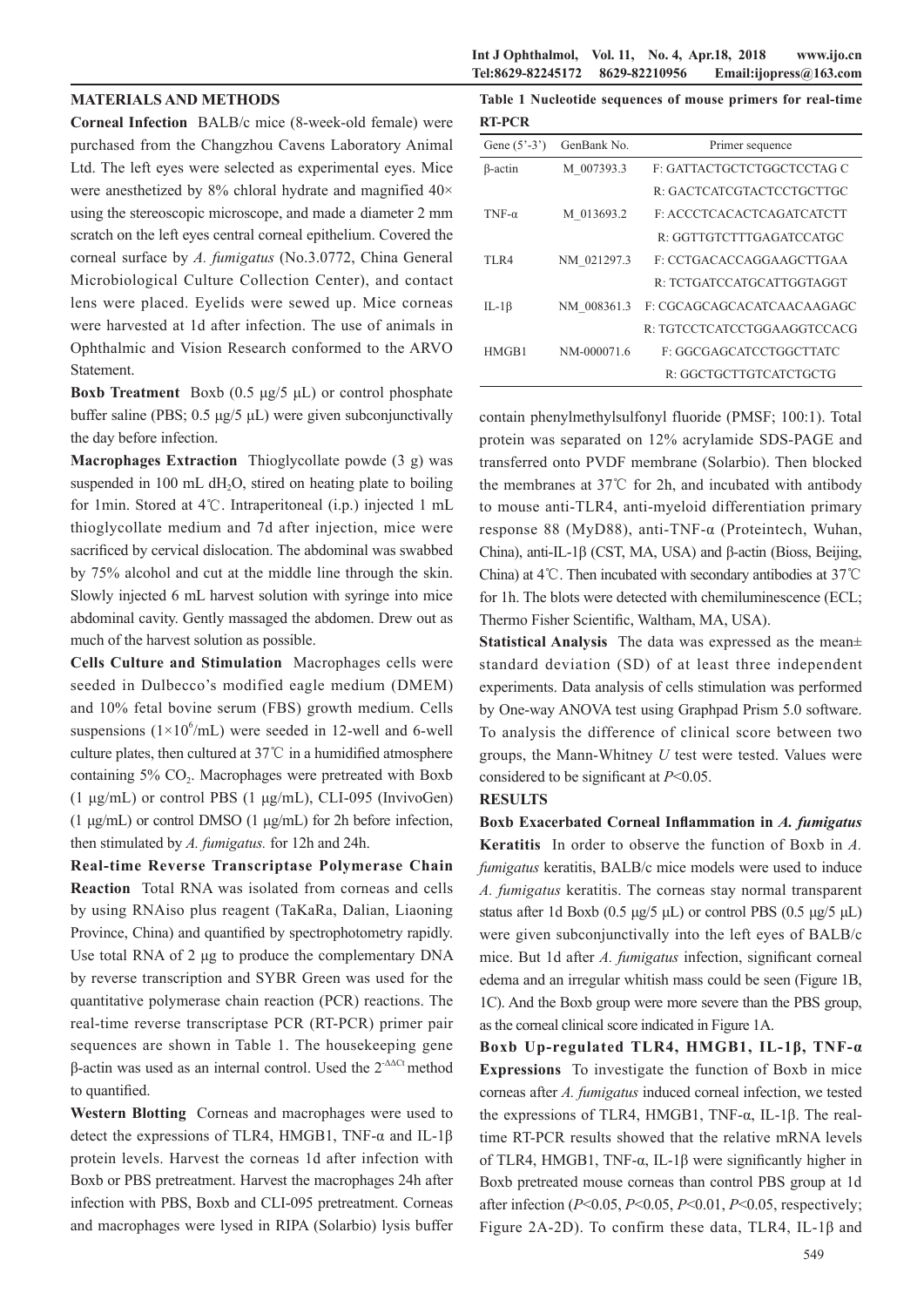

**Figure 1 Corneal infection by** *A. fumigatus* **in BALB/c mice** A: Clinical scores both increased in corneas infected by *A. fumigatus* pretreated with PBS and Boxb. Clinical score was shown as mean±SD. PBS (B) and Boxb (C) pretreated corneas were photographed under slit lamp 1d after infection.



**Figure 2 Effect of Boxb treatment on TLR4, MyD88, HMGB1, IL-1β and TNF-α in BALB/c mice corneas** Corneas of BALB/c mice pretreated with Boxb compared with PBS at 1d. The mRNA expressions of TLR4 (A), HMGB1 (B), TNF-α (C), IL-1β (D) were significantly increased. And the protein levels of TLR4 (E), MyD88 (F), TNF-α (G) and IL-1β (H) were also increased. <sup>a</sup>P<0.05, <sup>b</sup>P<0.01 *vs* PBS+*A. fumigatus* group.

TNF-α protein levels were examined by Western blot. We found that TLR4, IL-1β and TNF-α protein expressions were low in control group, but increased significantly after *A. fumigatus* infection. The Boxb pretreated group can apparently increased the protein expressions of the TLR4, TNF-α and IL-1β (*P*<0.05, *P*<0.01, *P*<0.05, respectively; Figure 2E, 2G and 2H).

**Boxb Exacerbates Inflammation Through the TLR4/ MyD88-dependent Signaling Pathway in Macrophages of BALB/c Mice** Macrophages are crucial immune cells in *A. fumigatus* keratitis, and it play a crucial role in the innate immunity. In Figure 2E and 2F, TLR4 and MyD88 both increased in Boxb pretreated corneas. Then in order to explore whether Boxb aggravate fungal keratitis inflammation through the TLR4/MyD88 pathway, CLI-095 and DMSO was added to the abdominal cavity extracted macrophages for 2h,

then stimulated with *A. fumigatus* hyphae and Boxb for 12h. Relative mRNA levels of TLR4, HMGB1, TNF-α and IL-1β were significant higher in Boxb treated group than PBS group (*P*<0.05, *P*<0.05, *P*<0.001, *P*<0.01, respectively) (Figure 3A-3D). In CLI-095 pretreated group, the relative mRNA levels of TLR4, HMGB1, TNF-α and IL-1β decreased dramatically compared with the Boxb group (*P*<0.001, *P*<0.001, *P*<0.001, *P*<0.001, respectively) (Figure 3A-3D). TLR4 protein level were tested by Western blot to confirm these data. TLR4 protein levels increased in Boxb group and decreased in CLI-095 group (Figure 3E). And the MyD88 protein level have the same tendency (Figure 3F).

#### **DISCUSSION**

HMGB1 was not only acted as a inflammatory responses promoter, but also recognized as a pro-inflammatory  $cytokine<sup>[12]</sup>$ . HMGB1 enlarges and prolongs the inflammatory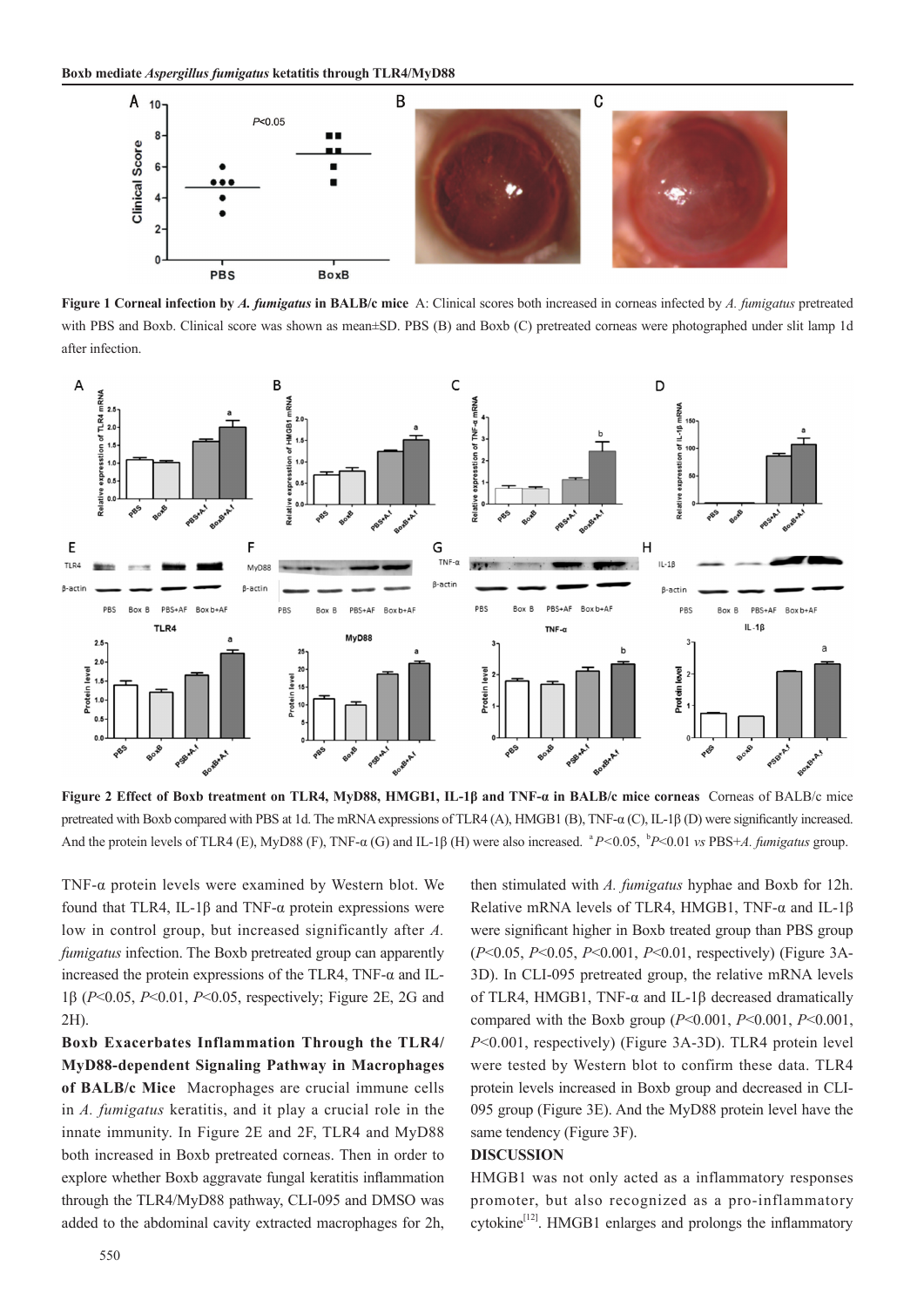

**Figure 3 Effects of Boxb treatment on TLR4, MyD88, HMGB1, IL-1β and TNF-α in macrophages of BALB/c mice** Macrophages treated with Boxb compared with normal, PBS, CLI-095+Boxb, and DMSO+Boxb at 12h. A: The level of TLR4 mRNA was elevated in Boxb+*A*. *fumigatus* group, and in the CLI-095+Boxb+*A. fumigatus* group the TLR4 mRNA was declined; B: The mRNA level of HMGB1 was elevated in Boxb+*A. fumigatus* group, and the CLI-095 inhibited the HMGB1 mRNA expression; C: The level of TNF-α mRNA was significantly higher in Boxb+*A. fumigatus* group, and the CLI-095+Boxb+*A. fumigatus* group the expression was declined; D: The mRNA level of IL-1β was elevated in Boxb+*A. fumigatus* group, and declined in the CLI-095+Boxb+*A. fumigatus* group; E: The protein level of TLR4 was elevated in Boxb+*A. fumigatus* group, and declined in the CLI-095+Boxb+*A. fumigatus* group; F: The protein level of MyD88 was increased in Boxb+*A. fumigatus* group, and the CLI-095+Boxb+*A. fumigatus* group was significantly decreased. *<sup>a</sup>P*<0.05; <sup>b</sup>P<0.001; <sup>c</sup>P<0.01 *vs* PBS+*A. fumigatus* group;  $\alpha^d P \leq 0.001$  *vs Boxb+A. fumigatus group*;  $\beta^e P \leq 0.001$ ;  $\beta^e P \leq 0.01$ ;  $\beta^e P \leq 0.05$  *vs CLI-095+Boxb+A. fumigatus group.* 

by mediating cytokine release and regulating anorexia<sup>[21]</sup>, acute lung injury<sup>[22]</sup>, as well as the tissue necrosis<sup>[23]</sup>. HMGB1 binds to cell surface receptors, such as TLR4, to active the innate immune cells product pro-inflammatory factors, and HMGB1/TLR4 signaling pathway was also found in many inflammatory diseases, like sepsis, rheumatoid arthritis (RA), and arteriosclerosis<sup>[24-25]</sup>. Fungal keratitis is an ulcerative disease of the cornea with severe inflammatory response<sup>[26]</sup>. But in fungal keratitis, the role of HMGB1 is still not clear. In this study, we investigated the effect of HMGB1 Boxb in *A. fumigatus* induced corneal infection, and explored its signal pathway.

In severe sepsis and infection caused lethal inflammation syndrome, HMGB1 acted as a necessary mediator. It secreted by innate immune cells, like monocytes, macrophages, neutrophils, and dendritic cells. LPS, TNF-α or IL-1β stimulate the innate immune cells secrete HMGB1, and then stimulate additional pro-inflammation cytokines<sup> $[12,16]$ </sup>. In our study, the TNF-α, IL-1β expressions increase both in BALB/c mice fungal keratitis models and its abdominal cavity extracted macrophages. Boxb pretreated mice corneas infected with *A. fumigatus* have more severe clinical manifestations. The result suggested that fungal keratitis can promote the expression of HMGB1, and the additional HMGB1 may play an proinflammatory role in the progression of *A. fumigatus* keratitis.

TLRs are important pattern recognition receptors in fungal keratitis<sup>[27]</sup>. The engagement of TLRs can trigger the innate immune response and induct the adaptive immune response. Interestingly, it has been reported that HMGB1 can stimulate cellular signaling through TLR2, TLR4 and TLR9[28-29]. Based on the former studies, we particularly explored the mechanism of how HMGB1 exacerbates fugal keratitis inflammatory through TLR4 signaling pathway. In Boxb subconjunctivally BALB/c mice, the protein levels of TLR4, MyD88, IL-1β and TNF- $\alpha$  increased. And in BALB/c mice abdominal cavity extracted macrophages, when we pretreated with CLI-095, the TLR4 inhibitor, the protein levels of TLR4, MyD88 decreased compared with the Boxb group. So we indicated that in *A. fumigatus* keratitis, HMGB1 can exacerbates corneal inflammatory through TLR4/MyD88 singling pathway. This finding corroborates the results of those studies HMGB1 binds to TLR4 to trigger proinflammatory cascade.

In conclusion, HMGB1 participates in the innate immune response of *A. fumigatus*, and acts as a proinflammation cytokine through TLR4/MyD88 signaling pathway.